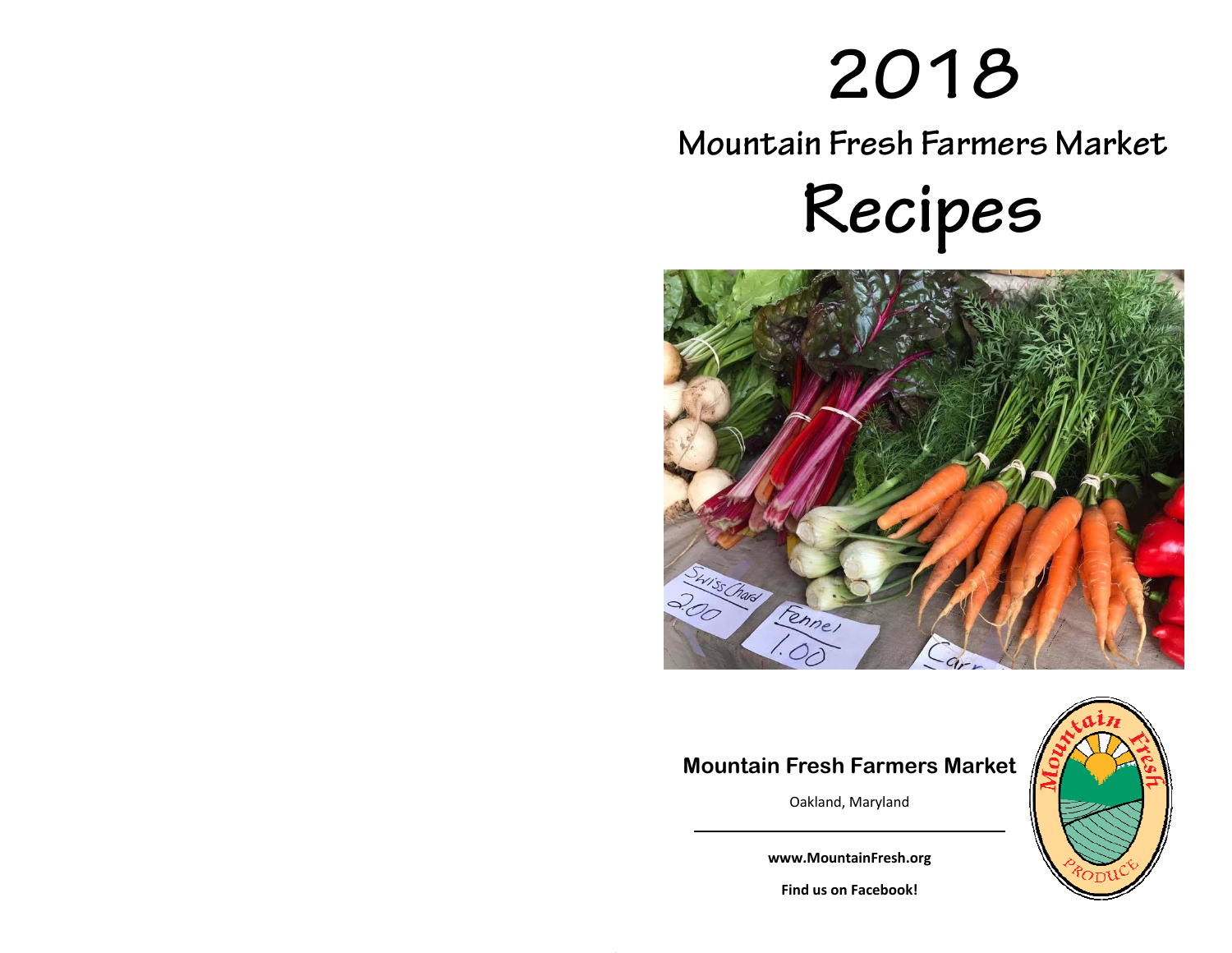# Dear Friends,

**First,** *thank you for supporting the vendors* **at our farmers market! I think it's a wonderful place to get an amazing variety of local products!** 

**I hope you enjoy trying these recipes as much as I did! The recipes were adapted to use the** *fresh ingredients*  **available at the market throughout the season.** 

**Each week, we send a new recipe in an** *email newsletter***, which also lists the availability of fresh products at the market. Then we compile all the newsletter recipes for the year into a booklet like this one.** 

**If you're not on our market email list, you can sign up at our website at** *www.MountainFresh.org* **or contact us with the information listed below. Of course we won't share your email address with anyone.** 

**Another way to access our newsletter is through our**  *Facebook page* **— we post the newsletter link each week. Find us there:** 

*@MountainFreshFarmersMarket* 

**Please let us know if you find a typo or error in the booklet! You report it to Cheryl DeBerry at:** 

*info@mountainfresh.org* **or** *301-334-6968* 

**Thanks,** 

## Maria

**Volunteer Newsletter Editor & Recipe Guru** 

## **Old‐Fashioned Potato Candy**

## **Ingredients:**

1 small russet potato , peeled and chopped

- 6‐7 cups powdered sugar
- 1 teaspoon vanilla extract
- 2/3 cup nut butter (peanut, almond, hazelnut, etc), cookie butter, or nutella

## **DirecƟons:**

In a small pot of boiling water, cook the potato until tender.

Drain and transfer to a bowl; mash until smooth and lump-free (a ricer is ideal for this!)

You'll need a 1/2 cup mashed.

Allow to cool slightly, but still warm.

In a extra large bowl, combine cooked potato and 2 cups of the powdered sugar until blended (at this point it will be very loose.)

Stir in the vanilla (or other flavored extract if you are using a different one)

Continue to add 1 cup of the powdered sugar at a time until the mixture forms a putty-like dough. (Use a stand or handheld electric mixer if stirring with a wooden spoon gets too difficult.)

Shape into a round.

Transfer the dough onto an 18 X 12 sheet of wax paper sprinkled with powdered sugar; sprinkle the top with a little powdered sugar.

Use a rolling pin to roll into a rectangular shape, about 1/4‐inch thick; trim to form straight edges.

Spread an even layer of nut butter over the surface of the candy.

Slowly roll the candy from one long edge to another.

Wrap with the wax paper, cut in half. Place in a re-sealable plastic bag and chill until firm, (about an hour or overnight if desired.)

Slice rolled potato candy into 3/4‐inch thick pieces and enjoy!

## **Note:**

You can jazz this up for the holidays by adding a little food coloring to the potato mixture and/or mixing some candy bits into the peanut butter, or using crunchy rather than smooth. I added a little red food coloring and used peppermint extract rather than vanilla, then spread with almond butter and crushed peppermint chips before I rolled.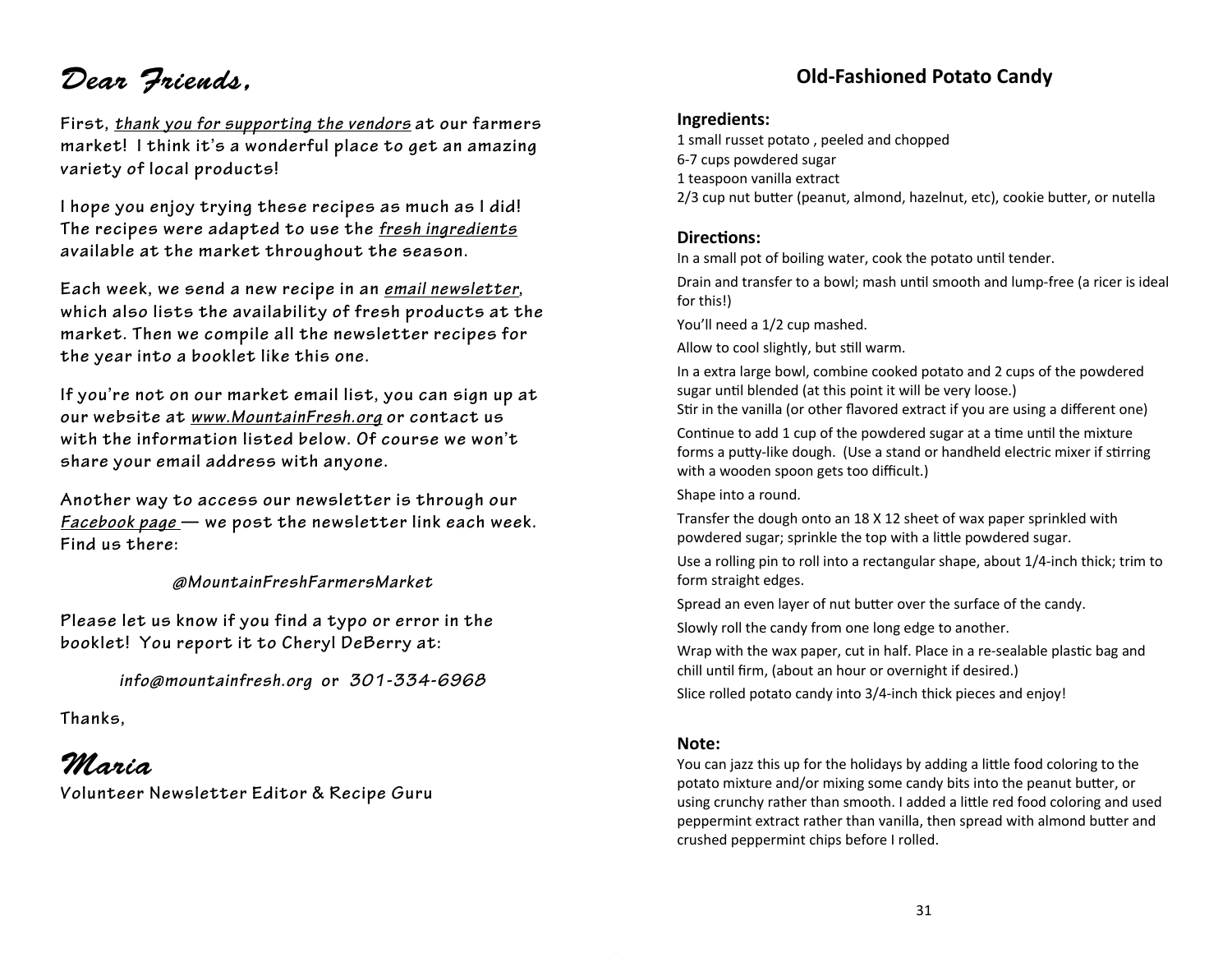## **One‐Pan Roasted Pork Loin with Bacon, Brussels Sprouts & Red Potatoes**

## **Ingredients:**

1 Tbs olive oil 4 cloves garlic, crushed 1/2 cup julienne‐cut red onion 1 1/2 lb Brussels sprouts, trimmed, then halved 1 1/2 lb small red potatoes 8 to 10 fresh whole sage leaves 1 1/2 lb boneless pork loin 4 slices thick‐sliced bacon, cut into 1‐inch pieces Salt and fresh ground black pepper to taste

#### **DirecƟons:**

Heat oven to 450°F.

Lightly oil 16x11-inch roasting pan with 1 Tbs olive oil.

Arrange garlic, onion, Brussels sprouts, potatoes and sage leaves in pan. Sprinkle with salt and pepper; toss.

Place pork loin over vegetables. Season with salt and pepper. Top vegetables and pork with bacon.

Roast 30 minutes (tossing sprouts and potatoes every 15 minutes so they roast evenly), or until meat thermometer inserted in center of thickest part of pork reads 145°F.

Remove from oven; place pork on cutting board. Cover loosely with foil; let stand 8 to 10 minutes. Return pan with vegetables to oven; roast 10 minutes longer.

Cut pork into 1/2-inch-thick slices. Serve with roasted vegetables.

## **Recipes Included: Page:**

| Strawberry Shortcake (with Homemade Shortbread)7                      |
|-----------------------------------------------------------------------|
|                                                                       |
|                                                                       |
|                                                                       |
|                                                                       |
|                                                                       |
|                                                                       |
|                                                                       |
|                                                                       |
|                                                                       |
|                                                                       |
|                                                                       |
|                                                                       |
|                                                                       |
|                                                                       |
|                                                                       |
|                                                                       |
| Roasted Pumpkin & Beet Salad with Arugula & Feta 23                   |
|                                                                       |
| Apple-Raisin Carrot Cake (2000) 25 Apple-Raisin Carrot Cake (2000) 25 |
|                                                                       |
|                                                                       |
|                                                                       |
|                                                                       |
| One-Pan Roasted Pork Loin with Bacon, Brussels Sprouts & Potatoes30   |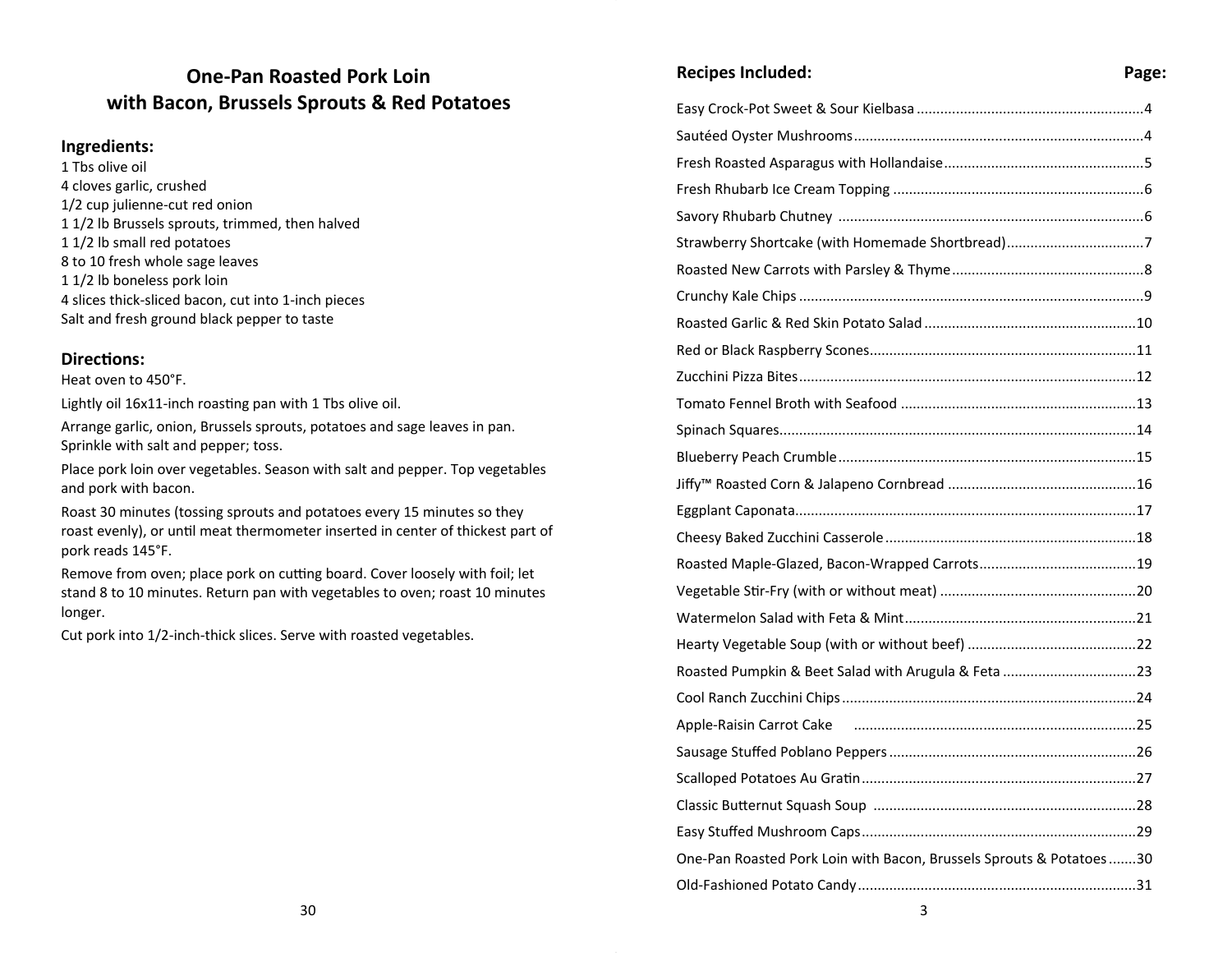## **Easy Crock‐Pot Sweet & Sour Kielbasa**

#### **Ingredients:**

1 Lb kielbasa, cut into 1/2 inch pieces 1 bottle Heinz (or other brand) Chili sauce 1 can, with juice, pineapple chunks or tidbits

## **DirecƟons:**

Place all ingredients on the crock‐pot. Cook on low for 4‐5 hours. Serve hot over rice or noodles.

## **Sautéed Oyster Mushrooms**

#### **Ingredients:**

1 Lb oyster mushrooms, cleaned and sliced length‐wise (can use shiitake or baby bellas also. If using dried mushrooms, re‐hydrate them first) 1/4 cup chopped green onions 3 Tbs unsalted buƩer 1 Tbs Worcestershire sauce 1 tsp minced garlic 2 Tbs Marsala wine (optional), can substitute beef broth

#### **DirecƟons:**

Melt butter over low heat. Add mushrooms and stir.

Cover and let steam for about 2 minutes.

Uncover and add green onions, garlic, Worcestershire sauce and wine or broth. Stir thoroughly and cover again to cook green onion and garlic.

Uncover and let simmer until wine or broth is absorbed.

Serve over grilled meat or as a side dish.

## **Easy Stuffed Mushroom Caps**

#### **Ingredients:**

1 Lb mushrooms, your choice (both shiitake and crimini work well) 2 cups herbed stuffing mix 1 stick butter, melted 1/2 cup grated Parmesan or Romano cheese, plus cheese for topping 2 Tbs lemon juice

## **DirecƟons:**

Preheat oven to 350°F.

Clean mushrooms: trim any soil from stems and cut off and save remaining stem portion.

Process stems in food processor (or just chop finely with a sharp knife.)

Add stuffing mix crumbs, lemon juice and cheese to processed stems. Mix well.

Pour melted butter over mushroom mixture and mix again.

Stuff mixture into the mushroom caps and place on a greased baking sheet with filled side up.

Dust with additional cheese.

Place in the oven at 350°F for 10 minutes, then turn on broiler to crisp tops (2‐ 3 minutes)

Place on a serving plate and serve warm.

Make plenty; these go fast.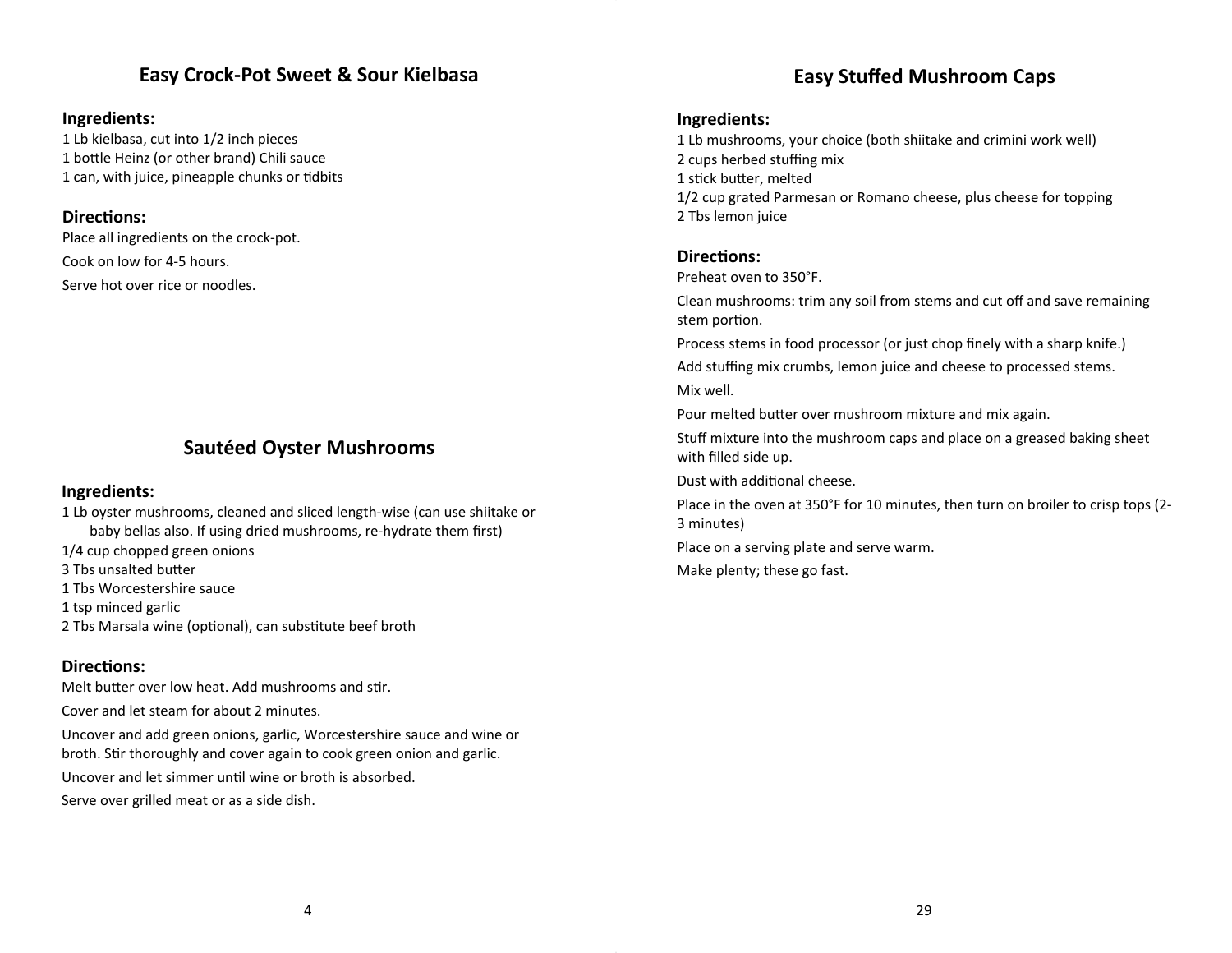## **Classic Butternut Squash Soup**

## **Ingredients:**

1 (2 1/2–Lb) buƩernut squash, peeled, seeded, and cut into 1‐inch cubes 1 large (8‐ounce) carrot, peeled and cut into 1‐inch chunks 2 Tbs extra‐virgin olive oil 7 Tbs unsalted butter, divided (see note) 1 large (8‐ounce) yellow onion, thinly sliced 4 medium cloves garlic, thinly sliced 4 cups low‐sodium chicken or vegetable stock, plus more as needed 2 sprigs fresh thyme 1 bay leaf Kosher salt and freshly ground black pepper 3/4 cup heavy whipping cream 1/4 cup sour cream Pinch ground cinnamon Pinch nutmeg 20 fresh sage leaves to "frizzle" (optional; see note)

#### **DirecƟons:**

Preheat oven to 425°F. Toss squash and carrot with olive oil and arrange on 2 rimmed baking sheets, being sure not to overcrowd the sheets. Roast until squash and carrot are very well browned on a couple of sides, about 40 minutes. Use a thin metal spatula to turn pieces 2 or 3 times during cooking. Set aside.

In a large saucepan, cook 2 Tbs butter over medium-high heat until just starting to brown. Add onion and garlic, lower heat to medium, and cook, stirring, until soft and lightly golden, about 10 minutes; lower heat as necessary to prevent burning.

Add squash and carrot to saucepan and remove from heat. Pour 1/2 cup stock into each baking sheet and scrape up any browned bits, then pour into saucepan. Add remaining stock, thyme sprigs, and bay leaf and return to medium‐high heat. Bring to a simmer, then lower heat and simmer until vegetables are very soft, about 10 minutes. Discard thyme sprigs and bay leaf.

Using a blender or immersion blender, blend soup until completely smooth. Season with salt and pepper. Return soup to saucepan and thin, if necessary, with additional stock until desired consistency is reached. Keep warm.

Meanwhile, using a handheld mixer, beat cream and sour cream with nutmeg, cinnamon, and a pinch of salt, until stiff. Set aside.

**Note:** If making frizzled sage leaves, melt remaining 5 Tbs butter in a small skillet over medium-high heat, swirling gently, until foamy and just beginning to brown. Add sage leaves, swirling to submerge, and cook until frizzled, about 15 seconds. Using a slotted spoon, transfer sage to a paper towel to drain. Sprinkle very lightly with salt.

Ladle soup into bowls, spoon dollops of spiced whipped cream onto each one, and top with frizzled sage, if using. Serve right away. Makes about 2 quarts, serving about 6.

**Sauce:** 

1 large egg yolk

Pinch cayenne pepper

1/2 tsp kosher salt

1 1/2 tsp freshly squeezed lemon juice

4 Tbs unsalted butter (1/2 stick)

#### **Asparagus:**

1 Lb medium asparagus 1 Tbs extra‐virgin olive oil 1/4 tsp kosher salt Freshly ground black pepper

#### **DirecƟons:**

Preheat oven to 450°F.

Trim the woody ends from the asparagus. Spread the spears in a single layer in a shallow roasting pan or baking sheet, drizzle with olive oil, sprinkle with salt, and roll to coat thoroughly. Roast the asparagus until lightly browned and tender, about 10 minutes, giving the pan a good shake about halfway through.

Meanwhile, put the egg yolk, lemon juice, and cayenne in a blender. Pulse a couple times to combine.

Put the butter in a small microwave proof bowl, cover, and heat in a microwave until just melted. With the blender running, gradually add the melted butter into the egg to make a smooth frothy sauce. If the sauce is really thick blend in a tsp of lukewarm water to loosen it up. Season with the salt and serve immediately or keep warm in a small heat‐proof bowl set over hot (but not simmering) water until ready to serve.

Spread the roasted asparagus on a serving platter. Grind a generous amount of pepper over the top.

(This recipe can be easily doubled. If you double the recipe, be sure to place the stems on the baking sheet so that the tips are pointed toward the center, and the bottoms are pointed out, toward the edges of the pan. Since the tips are thinner than the stems, they tend to cook faster. However, when roasting, items at the edges of the pan cook more quickly than those in the center. Taking the time to place them this way helps the asparagus cook evenly.)

*Note: According to the CDC, "The inside of eggs that appear normal can contain a germ called Salmonella that can make you sick, especially if you eat raw or lightly cooked eggs. Eggs are safe when you cook and handle them properly...Make sure that foods that contain raw or lightly cooked eggs, such as hollandaise sauce, Caesar salad dressing, and Ɵramisu, are made only with pasteurized eggs." For more information, visit the CDC website: hƩps://www.cdc.gov/features/salmonellaeggs/index.html*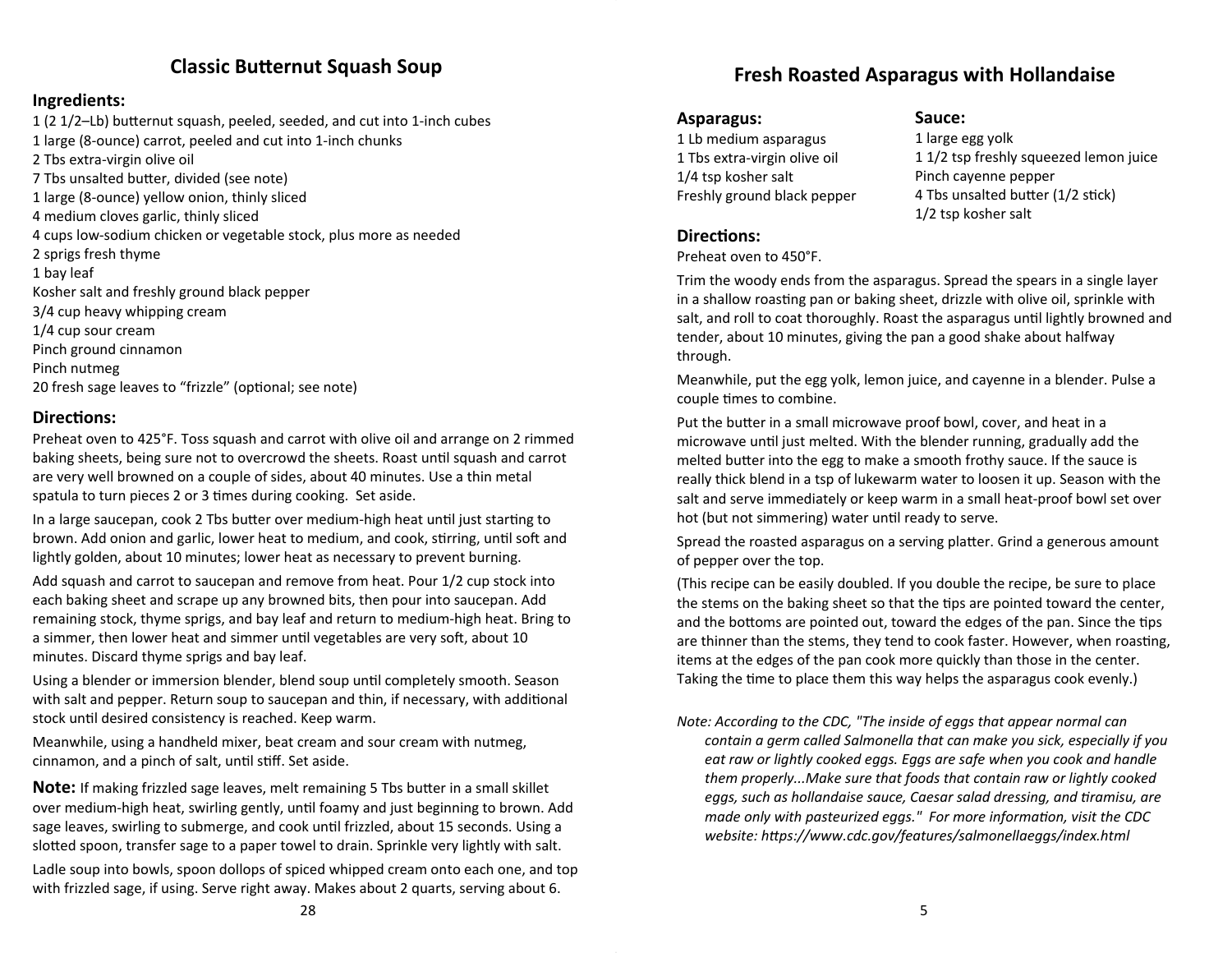## **Fresh Rhubarb Ice Cream Topping**

#### **Ingredients:**

- 1/3 cup sugar 1/4 cup water 2‐1/4 cups sliced fresh rhubarb 1 tsp grated lemon peel
- 1/8 tsp ground nutmeg

## **DirecƟons:**

In a small saucepan, bring sugar and water to a boil. Add rhubarb; cook and stir for 5-10 minutes or until rhubarb is tender and mixture is slightly thickened.

Remove from the heat; stir in lemon peel and nutmeg.

Serve warm or chilled over pound cake or ice cream. Refrigerate leftovers. Yield: 1‐1/4 cups.

## **Savory Rhubarb Chutney (as a Meat Accompaniment)**

#### **Ingredients:**

3/4 cup sugar 1/3 cup cider vinegar 1 Tbs peeled, minced fresh ginger 1 Tbs ground garlic 1 tsp cumin 1/2 tsp ground cinnamon 1/2 tsp ground cloves 1/4 tsp dried crushed red pepper 4 cups 1/2‐inch cubes fresh rhubarb (about 1 1/2 Lbs) 1/2 cup (generous) chopped red onion 1/3 cup dried tart cherries or golden raisins (about 2 ounces)

#### **DirecƟons:**

Combine first 8 ingredients in heavy large Dutch oven. Bring to simmer over low heat, stirring until sugar dissolves.

Add rhubarb, onion and dried cherries; increase heat to medium‐high and cook until rhubarb is tender and mixture thickens slightly, about 5 minutes. Cool completely. (Can be made ahead. Cover and chill. Bring to room temperature before using.)

## **Scalloped Potatoes Au Gratin**

#### **Ingredients:**

2 Tbs butter, softened 8 large potatoes, scrubbed clean 3 cups heavy cream 1 cup whole milk 1/4 cup all‐purpose flour 2 tsp salt Freshly ground black pepper 2 cups freshly grated sharp Cheddar cheese 2 green onions, sliced thin (white and light green parts only)

#### **DirecƟons:**

Preheat the oven to 400°F.

Use the butter to grease the bottom and sides of a large baking dish.

Thinly slice the potatoes into a large bowl, using a mandolin if you have one. Set aside.

Combine the cream and milk in a separate bowl.

Add the flour, salt and some pepper.

Whisk it together well so that the flour is incorporated into the milk/cream mixture.

Pour the mixture over the potatoes & stir gently to coat the potatoes.

Pour the entire mixture into the buttered baking dish.

Cover the dish with foil and bake for 20 to 30 minutes.

Remove the foil and bake 15 to 20 minutes more.

Sprinkle on the grated cheese and return it to the oven until the cheese is melted and bubbly, 3 to 5 minutes.

Sprinkle on the green onions and serve it hot.

#### **Note:**

This recipe makes a BIG batch; you can make 1/2.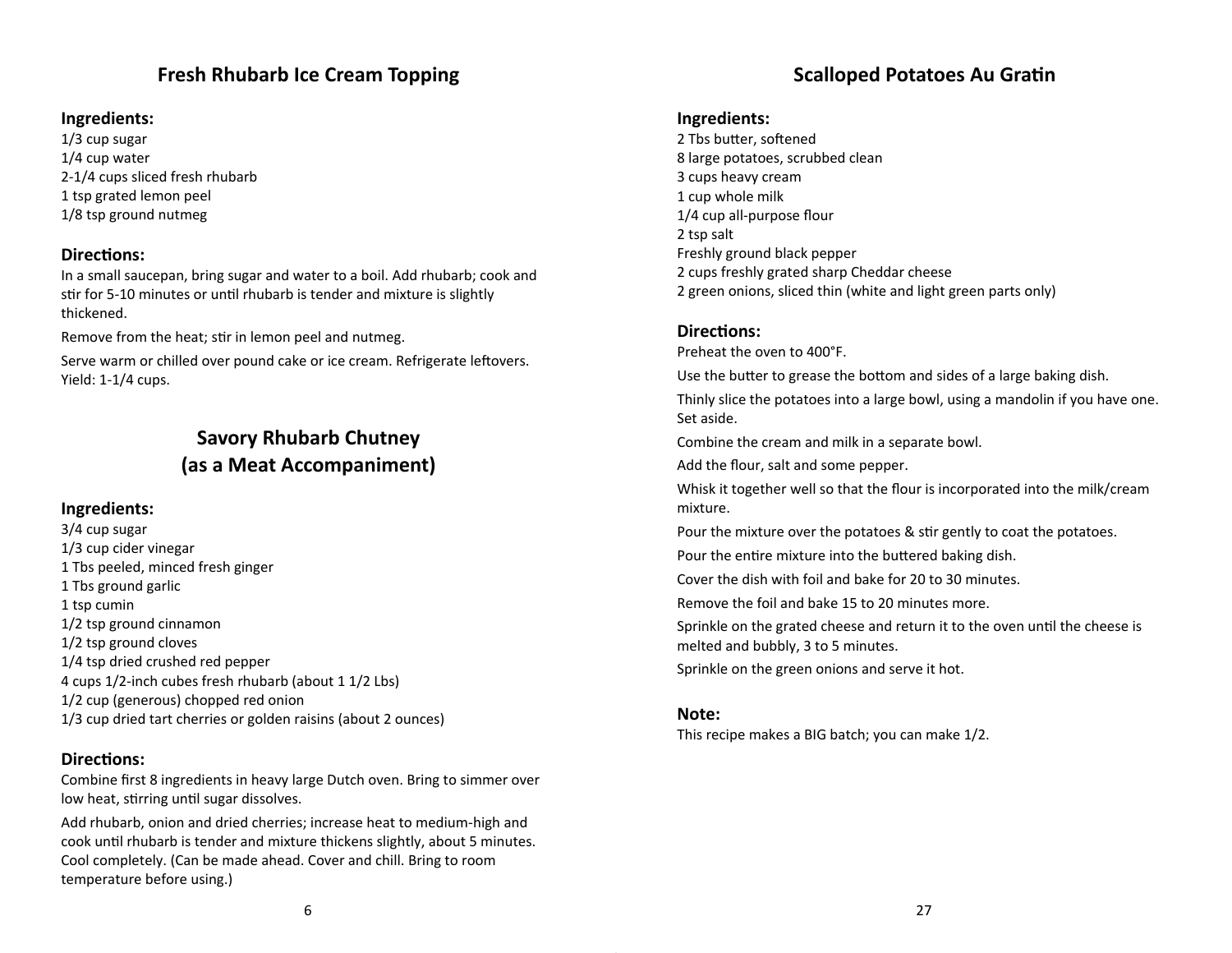## **Sausage Stuffed Poblano Peppers**

## **Ingredients:**

6 large poblano peppers, carefully seeded through the stem opening or, you can split them down the side and remove the seeds that way 1 medium poblano or jalapeno pepper (you decide if you want it spicy or not), chopped finely 6 oz lean fresh pork sausage 1/3 ‐ 1/2 cup corn kernels, cut off the cob or canned if out of season 1/4 cup cooked black beans, optional 1/2 cup cheddar or cheddar‐jack cheese, shredded, (plus extra to top) 1 egg, beaten 1/2 cup fresh or bottled salsa spray olive oil

## **DirecƟons:**

#### Preheat oven to 375°F.

Carefully cut around the stem of each of the 6 peppers you are going to stuff and remove the seeds and stem. Use a sharp paring knife to trim the inside and get out any remaining seeds without losing the shape of the pepper. Or, you can save time and split them down the sides and remove the seeds. (Just close the sides around the stuffing when you fill.) Set aside the prepared peppers.

Seed the extra pepper (whichever type you are using ‐ if a jalapeno, wear gloves), then chop fine.

Mix the sausage, chopped pepper, corn kernels, beans (if using), cheese, beaten egg and salsa together to make the stuffing blend.

Carefully stuff each pepper and place on a olive oil greased baking sheet. Spray the completed peppers with olive oil, then sprinkle with extra cheese.

Place the baking sheet in the center of the oven. Reduce the temperature to 350 F and bake til the pepper soften (about 30 to 35 minutes).

Cool slightly. Serve with extra salsa and add some yellow rice as a side dish.

## **Strawberry Shortcake (with Homemade Shortbread)**

## **Ingredients:**

1 quart (4 cups) strawberries, sliced 1/4 cup sugar or equivalent sweetener 2 1/3 cups Original Bisquick™ 1/2 cup milk 3 Tbs sugar 3 Tbs butter or margarine, melted 1/2 cup whipping cream

## **DirecƟons:**

Heat oven to 425°F.

In large bowl, mix strawberries and 1/4 cup sugar; set aside.

In medium bowl, stir Bisquick mix, milk, 3 Tbs sugar and the butter until soft dough forms. On ungreased cookie sheet, drop dough by spoonfuls to make 6 biscuits. Bake 10 to 12 minutes or until golden brown.

Meanwhile, in small bowl, beat whipping cream with electric mixer on high speed until soft peaks form.

Split warm shortcakes; fill and top with strawberries and whipped cream. Enjoy!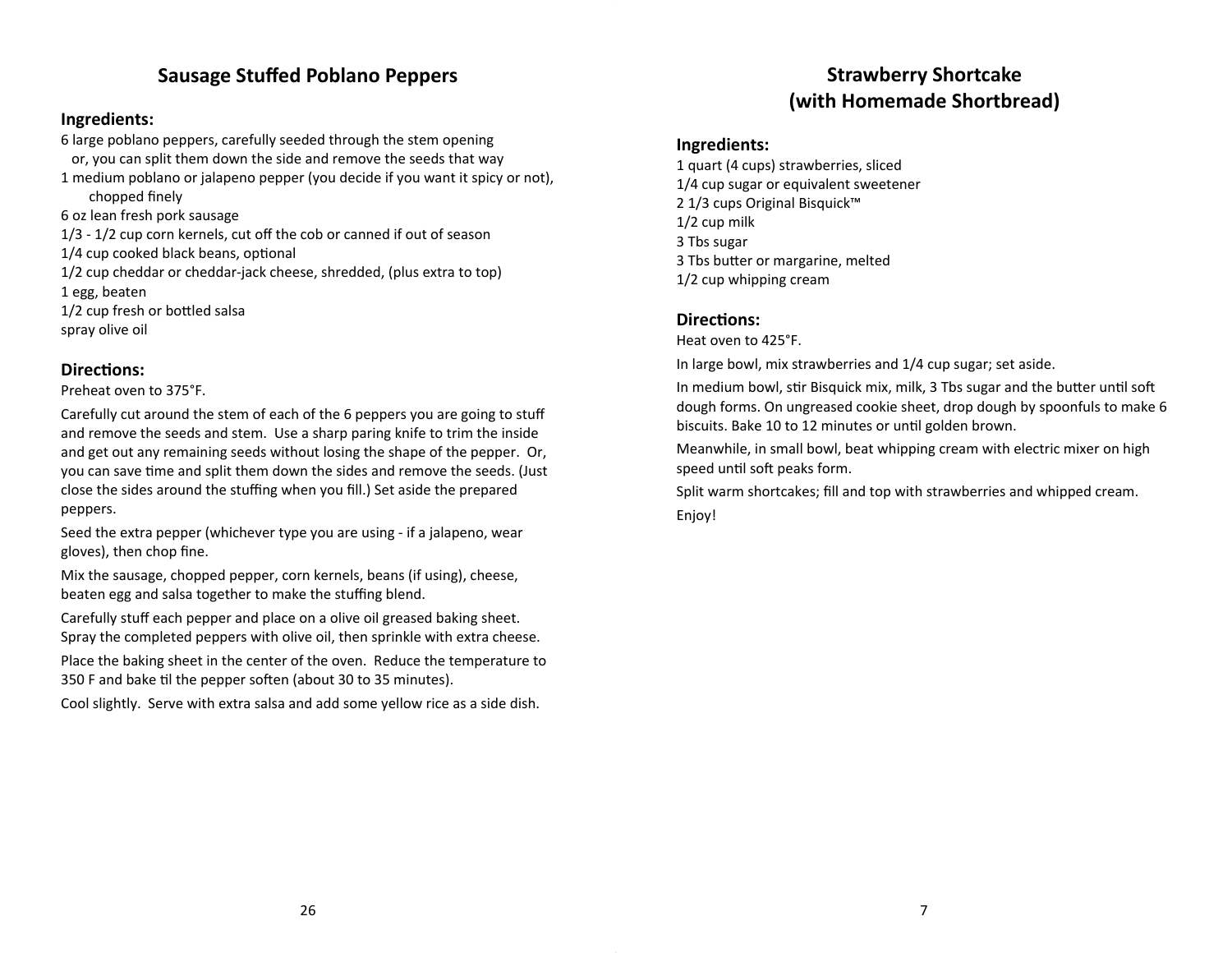## **Roasted New Carrots with Parsley & Thyme**

#### **Ingredients:**

2 Lbs carrots, peeled quartered or cut into sixths lengthwise depending on the size, then into 2‐inch lengths 3 Tbs extra virgin olive oil Salt Freshly ground pepper 1 tsp fresh thyme leaves, chopped ½ tsp oregano

3 Tbs finely chopped flat‐leaf parsley

## **DirecƟons:**

Preheat the oven to 400°F.

Oil a sheet pan or a baking dish large enough to fit all of the carrots in a single layer.

Place the carrots in a large bowl, and toss with the olive oil, salt, pepper, thyme and oregano.

Spread in an even layer in the prepared pan or baking dish.

Cover with foil, and place in the oven for 30 minutes.

Uncover, and if the carrots are not yet tender, turn the heat down to 375°F and return to the oven for 10 to 15 more minutes until tender.

Add the parsley, stir gently, and taste and adjust salt and pepper. Serve hot, warm or at room temperature.

#### **Tip:**

These can be prepared in advance. They will keep 4 to 5 days in the refrigerator and be re‐heated with no loss of flavor.

## **Apple‐Raisin Carrot Cake**

#### **Ingredients:**

4 oz pecans or walnuts, toasted and coarsely chopped 10.5 oz raw carrots finely grated (about 2 cups) 2.5 oz grated apple (about 1/3 to 1/2 cup) 1/4 cup raisins 2 cups all‐purpose flour 1 tsp baking soda 1 1/2 tsp baking powder 1/2 tsp salt 1 tsp ground nutmeg 1 1/2 tsp ground cinnamon 4 large eggs 10.5 oz granulated white sugar 1 cup vegetable oil 2 tsp pure vanilla extract 2 tsp Nocello (Italian walnut flavor liqueur) or walnut extract

#### Directions:

Preheat oven to 350°F and place rack in center of oven.

Butter and lightly dust pan(s) with flour (two round cake pans or one  $9x13$ sheet pan).

Peel and grate the carrots and apple. Set aside.

In a separate bowl, whisk together the flour, baking soda, baking powder, salt, nutmeg and ground cinnamon. Set aside.

Using an electric stand mixer, beat the eggs until frothy. Gradually add the sugar and beat until the batter is thick and light colored.

Add the oil in a steady stream while beating.

Beat in the vanilla and Nocello or walnut extracts.

Add the flour mixture and beat just until incorporated.

Fold in the grated carrots, apples, raisins and chopped nuts.

Evenly divide the batter between the two prepared pans or single sheet pan.

Bake 35 to 45 minutes or until a toothpick inserted in the center comes out clean.

Remove from oven and let cool on a wire rack.

After about 5 -10 minutes invert the cakes onto the wire rack. If using the sheet pan you can just leave it in the pan and ice it once it cools.

Cool another 20‐30 minutes before icing.

Ice with cream cheese frosting or buttercream frosting and chill.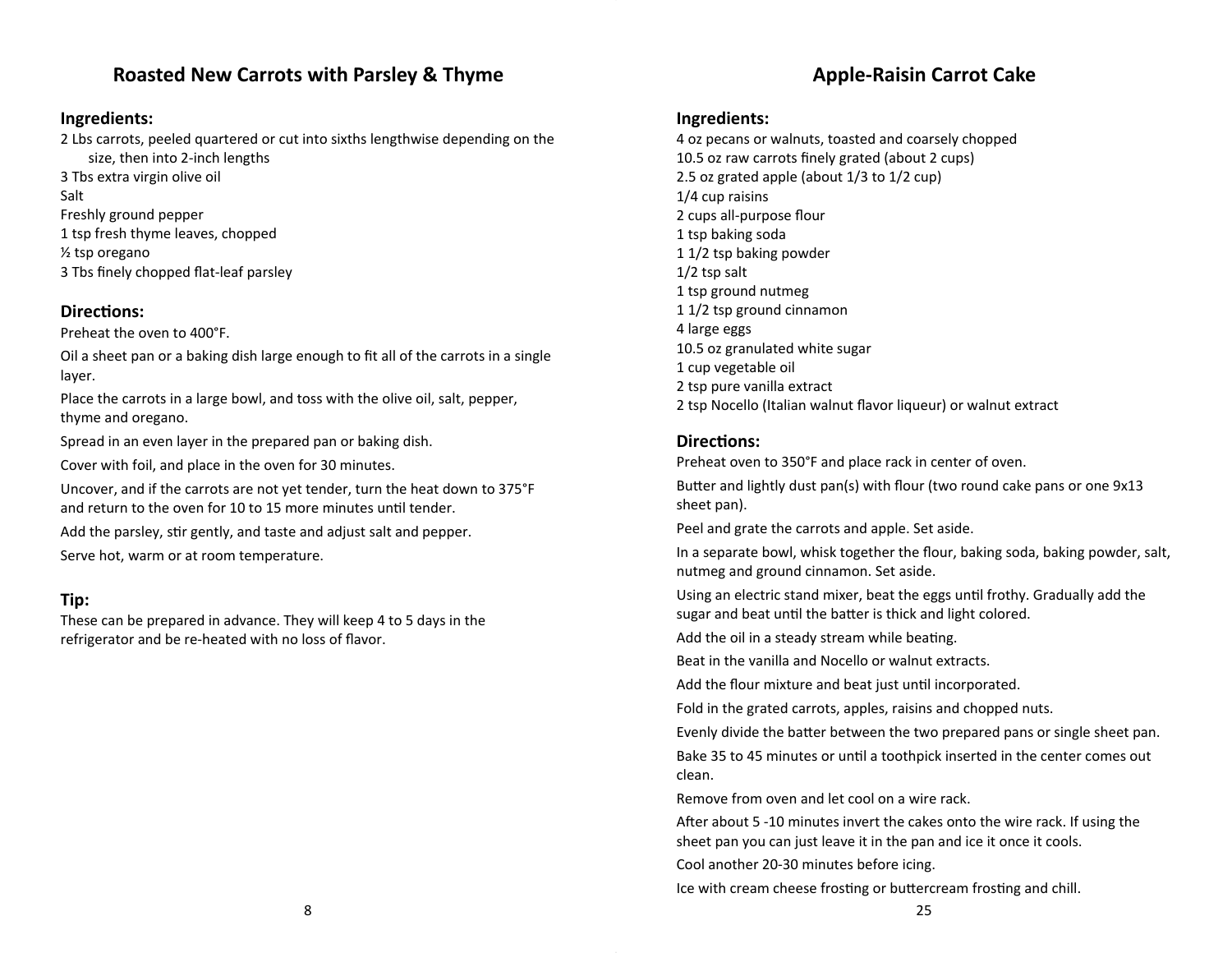## **Cool Ranch Zucchini Chips (Incredibly Easy and Delicious ‐ but they take a while to bake)**

## **Ingredients:**

2 zucchini, sliced very thinly into coins (Use a mandolin if you have one) 1 Tbs. extra‐virgin olive oil 1 Tbs. ranch seasoning 1 tsp. dried oregano Kosher salt (optional, the ranch seasoning is pretty salty) Freshly ground black pepper

## **DirecƟons:**

Preheat oven to 250°

Grease a large baking sheet with cooking spray.

Slice zucchini into very thin rounds, using a mandolin if you have one.

Pat zucchini with paper towels to draw out excess moisture.

In a large bowl, toss zucchini with oil then toss in ranch seasoning, oregano, salt, and pepper.

Place in a single layer on baking sheets.

Bake until crispy, about 1 hour 20 minutes, checking after about an hour. When moisture levels are high, you may have to leave them for up to 1 hour and 45 min. And if it's dry, it could take less time.

Let cool to room temperature before serving.

## **Crunchy Kale Chips**

## **Ingredients:**

1 bunch or 1 8‐ounce bag of fresh kale, washed and dried thoroughly Cooking oil spray Salt to taste

## **DirecƟons:**

Wash fresh kale.

Preheat oven to 300°F.

Cut off the stems of the kale with a knife, at the bottom of each leaf.

Tear kale leaves into large pieces.

Spray a large baking sheet with cooking oil spray, then add kale to baking sheet.

Lightly spray kale with cooking oil spray, and sprinkle with salt.

Bake kale chips for 25 minutes.

Let cool before serving.

## **Note:**

Add your favorite spices like garlic powder, paprika, or chili powder to kale before baking for a spicy, flavorful snack!

*Courtesy of: Eat Smart, Be Fit Maryland, University of Maryland Extension*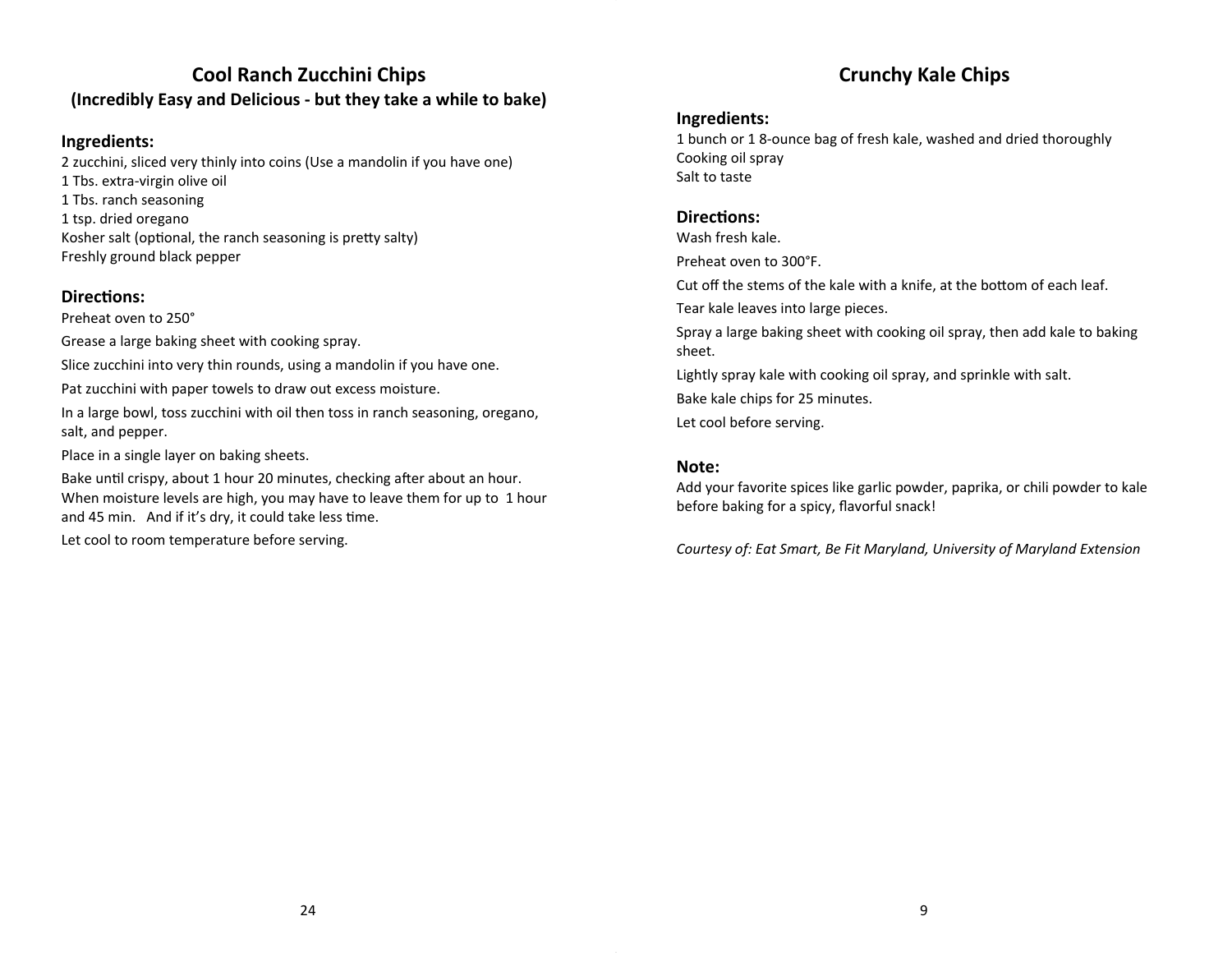## **Roasted Garlic & Red Skin Potato Salad**

## **Ingredients:**

2 lb red potatoes ½ lb bacon 1 large sweet yellow onion, diced ¼ cup red bell pepper, diced 2 stalks celery, finely diced 1 bunch green onions, chopped 6 hard boiled eggs ,chopped 1 cup mayonnaise ⅓ cup Dijon mustard 2 Tbs champagne vinegar (can substitute red wine vinegar) 2 tsp salt ½ tsp pepper 4 heads roasted garlic, mashed

#### **InstrucƟons:**

Clean the potatoes and chop them into ¾" size pieces. In a large pot of salted boiling water, add the chopped potatoes and boil for about 8-10 minutes until they are fork tender.

Remove the pot from the heat and drain the potatoes. Promptly return them to the pot they were cooking in (NOT over heat) and cover to let them steam for a bit.

Chop the bacon into ¼" pieces and add it to a frying pan over medium high heat. Cook for 3-4 minutes until bacon starts to brown. Add the diced onions. Cook for an additional 8-10 minutes until the bacon is crispy and the onions are browned.

Add the cooled bacon and onions to a large bowl with the potatoes, celery, green onions, bell pepper and hard boiled eggs.

In a separate bowl, combine the mayonnaise, Dijon, vinegar, salt, pepper and mashed roasted garlic. Mix well and spoon on the top of the potato mixture. Gently fold the dressing into the vegetables until well combined. Chill in the refrigerator for 2 hrs before serving.

*Adapted From: The CreaƟve Bite* 

## **Roasted Pumpkin & Beet Salad with Arugula & Feta**

#### **Ingredients:**

4-5 medium beets (if greens are attached trim them and save for a greens recipe) 1 small sugar (pie) pumpkin or 1 medium butternut squash 1 red onion 1 large bunch of arugula 1 tsp cumin powder 1 tsp dried oregano salt and pepper 1 cup reduced-fat feta (or substitute goat's milk chevre) 1 Tbs sunflower seeds or pumpkin seeds 1/3 cup extra virgin olive oil 2 Tbs balsamic vinegar

## **DirecƟons:**

Pre‐heat the oven to 350 F.

Slice pumpkin or butternut squash in half. Scoop out the seeds and pulp. Remove outer skin with a vegetable peeler. Save the seeds if you wish to roast them.

After removing the outer layer, cut the red onion into small wedges or quarters.

Gently wash and peel beets. Use gloves to avoid stained pink fingers or leave skins attached (beet skins ARE edible just not aesthetically pleasing to most). Avoid using porous cutting boards as red beets will stain.

Place beets, pumpkin, and onion on roasting tray lined with parchment paper and coat (drizzle or brush) with half the olive oil. Season with salt, pepper, and cumin.

Place roasting tray with vegetables in the oven and cook for approximately 28 to 30 minutes, turning the pumpkin, beets, and onion after 15 minutes.

Allow to cool and then assemble the salad.

In a small bowl, mix remaining olive oil and balsamic vinegar and dried oregano. Gently toss (or drizzle) with roasted vegetables.

Place roasted vegetables on bed of arugula or combine arugula in the mix. Sprinkle with feta cheese and sunflower seeds. Toss if preferred.

Serve immediately or keep roasted vegetables and dressing separate from greens and chill in the refrigerator. Dressing and vegetables will keep for several days. Enjoy!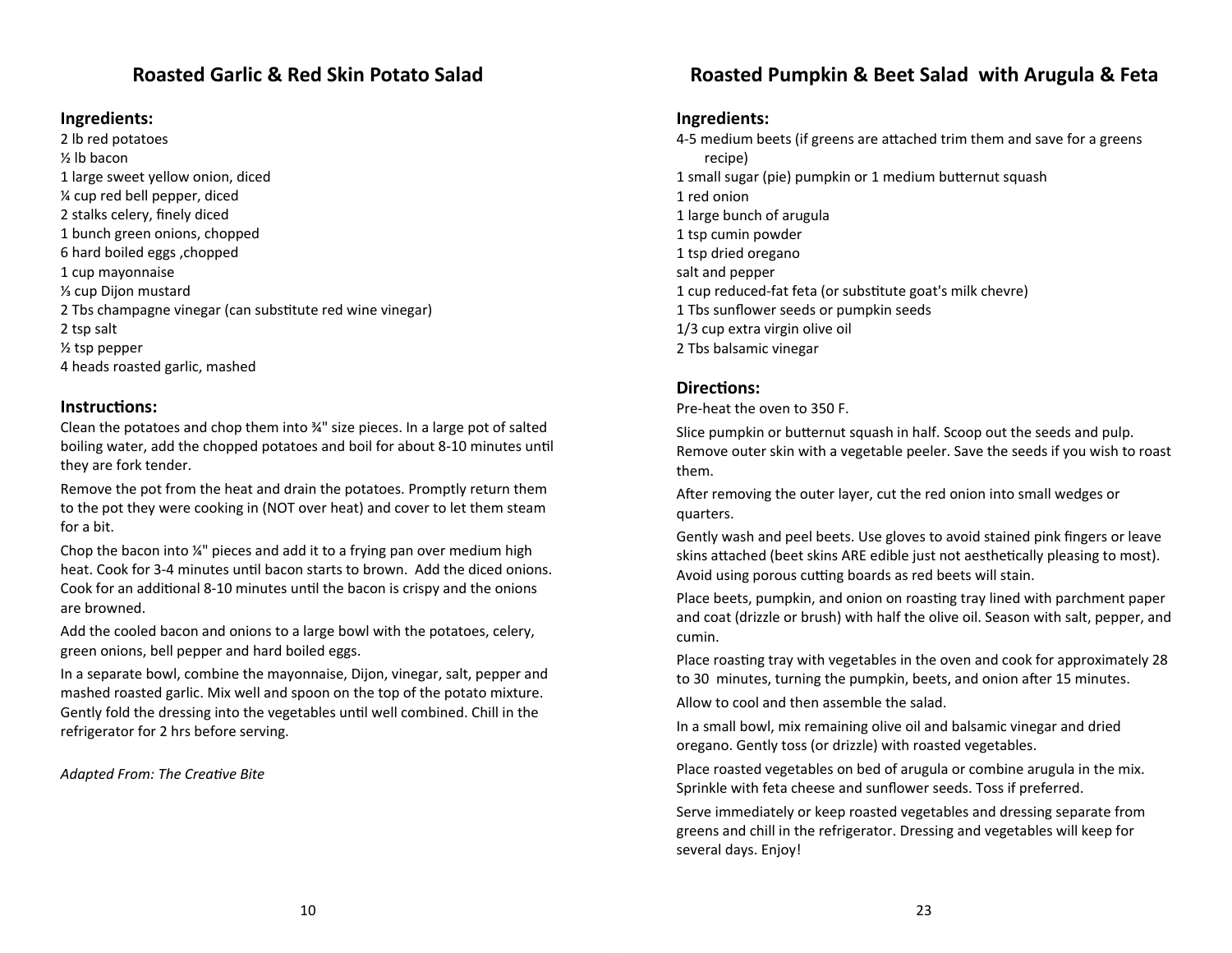## **Hearty Vegetable Soup (with or without beef)**

#### **Ingredients:**

8 medium carrots, sliced 2 large onions, chopped 4 celery ribs, chopped 1 large green pepper, seeded and chopped 1 garlic clove, minced 2 cups chopped cabbage 2 cups cut green beans 2 cups peas (use canned or frozen if not in season, or omit) 1 cup corn, cut off the cob 1 can (15 ounces) garbanzo beans or chickpeas, rinsed and drained 1 bay leaf 2 tsp bouillon granules ‐can be vegetarian or chicken, or omit if you are adding beef to the soup 1‐1/2 tsp dried parsley flakes 1 tsp salt 1 tsp dried marjoram 1 tsp dried thyme 1/2 tsp dried basil 1/4 tsp pepper 4 cups water 3 cups diced tomatoes, with juices 2 cups V8 juice 1 Lb beef chuck, cut in 1 inch pieces (optional)

## Directions:

In a stockpot, heat oil over medium‐high heat; sauté carrots, onions, celery, green pepper and green beans until crisp-tender.

Add garlic; cook and stir 1 minute.

Stir in remaining ingredients; bring to a boil.

Reduce heat; simmer, covered, until vegetables are tender, 1 to 1-1/2 hours. Remove bay leaf before serving

#### **Note:**

If adding beef, cut beef in 1" pieces, brown separately and add to stock before adding "remaining" ingredients.

Of course you can leave out any veggies you don't have on hand, and add others.

This recipe is very forgiving!

## **Red or Black Raspberry Scones**

## **Ingredients:**

2 cups all purpose flour 1/3 cup granulated white sugar 1 tsp baking powder 1/2 tsp baking soda 1/2 tsp salt 6 Tbs cold unsalted buƩer, cut into small chunks 1 cup fresh or frozen raspberries‐ you can use either red or black berries 2/3 - 3/4 cup buttermilk 1 tsp pure vanilla extract

#### **DirecƟons:**

Preheat oven to 400°F and place rack in middle of oven.

Line a baking sheet with parchment paper.

In a large bowl, whisk together the flour, sugar, baking powder, baking soda and salt.

Cut the butter into small pieces and blend into the flour mixture with a pastry blender or two knives. The mixture should look like coarse crumbs.

Stir in raspberries.

In a small measuring cup whisk together the buttermilk and vanilla extract.

Add this mixture to the flour mixture and stir just until the dough comes together. Do not over mix.

Transfer to a lightly floured surface and knead the dough gently four or five times and then pat, or roll, the dough into a circle that is about 7 inches round. Cut the dough into eight triangles. Place the scones on the baking sheet. Brush the tops of the scones with a little cream and sprinkle with granulated white sugar.

Bake for about 18 to 20 minutes or until golden brown and a toothpick inserted into the middle of a scone comes out clean.

Remove from oven and place on a wire rack.

Makes 8 scones.

#### **Read more:**

https://www.joyofbaking.com/RaspberryScones.html#ixzz5KUFX3nID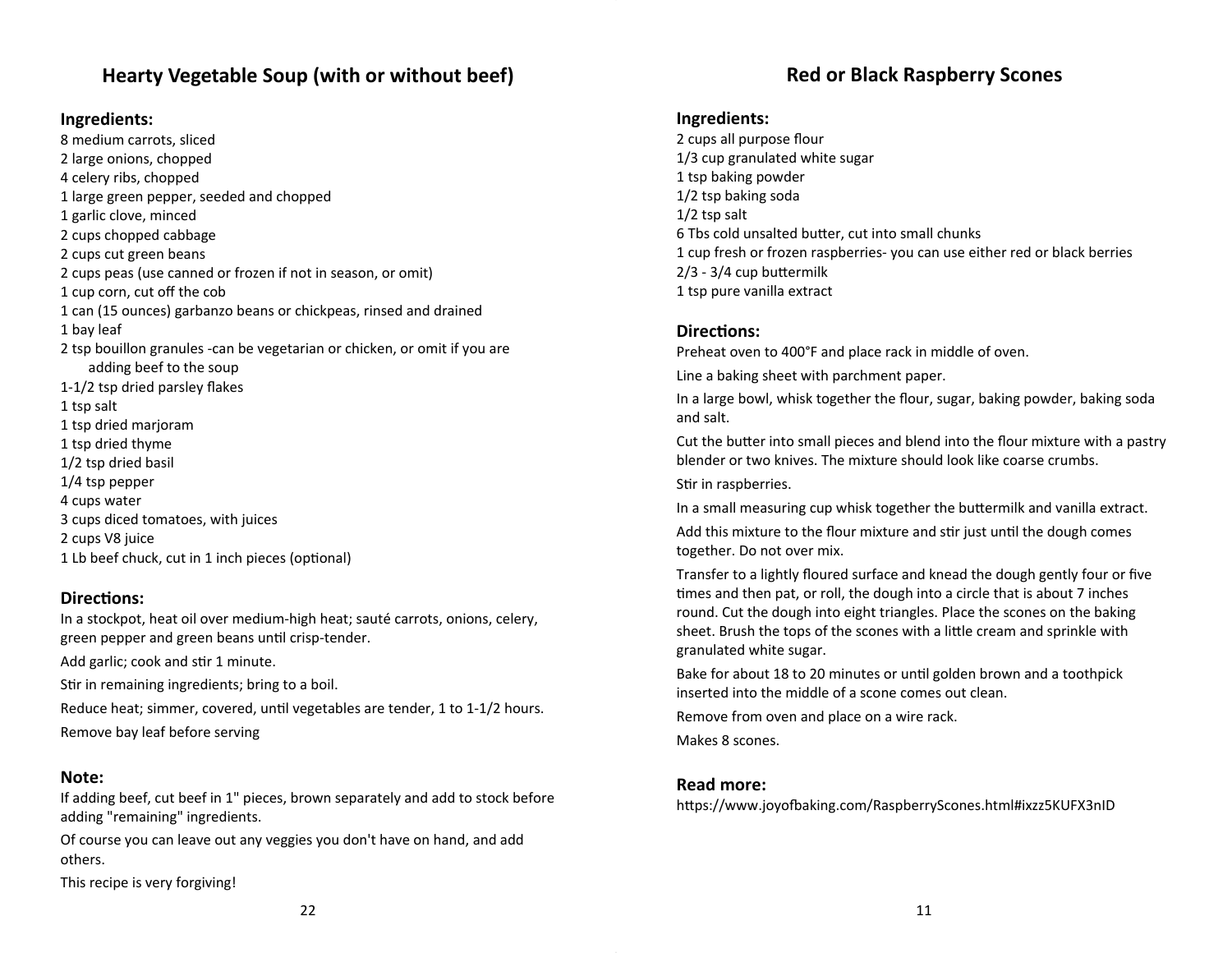## **Zucchini Pizza Bites**

## **Ingredients:**

1 large zucchini, washed and sliced in 1/4 inch thick circles Cooking oil spray 1 tsp Italian seasoning 1/2 cup pizza sauce 1/2 cup part‐skim mozzarella cheese, shredded

## **DirecƟons:**

Preheat the oven to broil.

Place zucchini slices on a baking sheet, in a single layer.

Spray each zucchini slice lightly with cooking oil spray. Flip each slice and spray on the other side.

Sprinkle Italian seasoning on top of zucchini slices.

Broil the zucchini for 2 minutes. Remove from the oven, flip slices over, return to the oven and broil 2 minutes more.

Top each zucchini slice with 1 tsp of pizza sauce.

Sprinkle 1 tsp of cheese on each slice.

Return the baking sheet to the oven and broil for an additional minute or two until cheese melts and begins to brown.

Using a spatula, transfer pizza slices to a tray or plate to cool a bit before serving.

https://eatsmart.umd.edu/recipe/zucchini-pizza-bite

## **Watermelon Salad with Feta & Mint**

## **Ingredients:**

8 lb. whole seedless watermelon, chilled (about 12 cups of cubed fruit) 1/4 cup extra virgin olive oil 3 whole limes, juiced 1 1/2 tsp salt 3/4 tsp black pepper 1 cup fresh mint leaves, chopped 1 1/2 cups crumbled feta cheese 1/2 cup sliced black olives (optional)

## **DirecƟons:**

It's best if this is prepared one hour or less before your meal.

Cut rind from the watermelon, then chop the fruit into 1 inch chunks. Place chunks in a colander to drain as you chop.

In a small bowl, whisk together olive oil, fresh lime juice, salt, and black pepper to create a dressing.

Place watermelon in a large salad bowl.

Pour dressing and chopped mint over the watermelon and toss gently to coat. Pour the crumbled feta and olives, if using, into the salad bowl and stir gently to integrate the cheese into the salad.

Serve.

## **Note:**

This recipe makes a lot of salad (which people will love, but...you can cut the recipe in half or thirds.)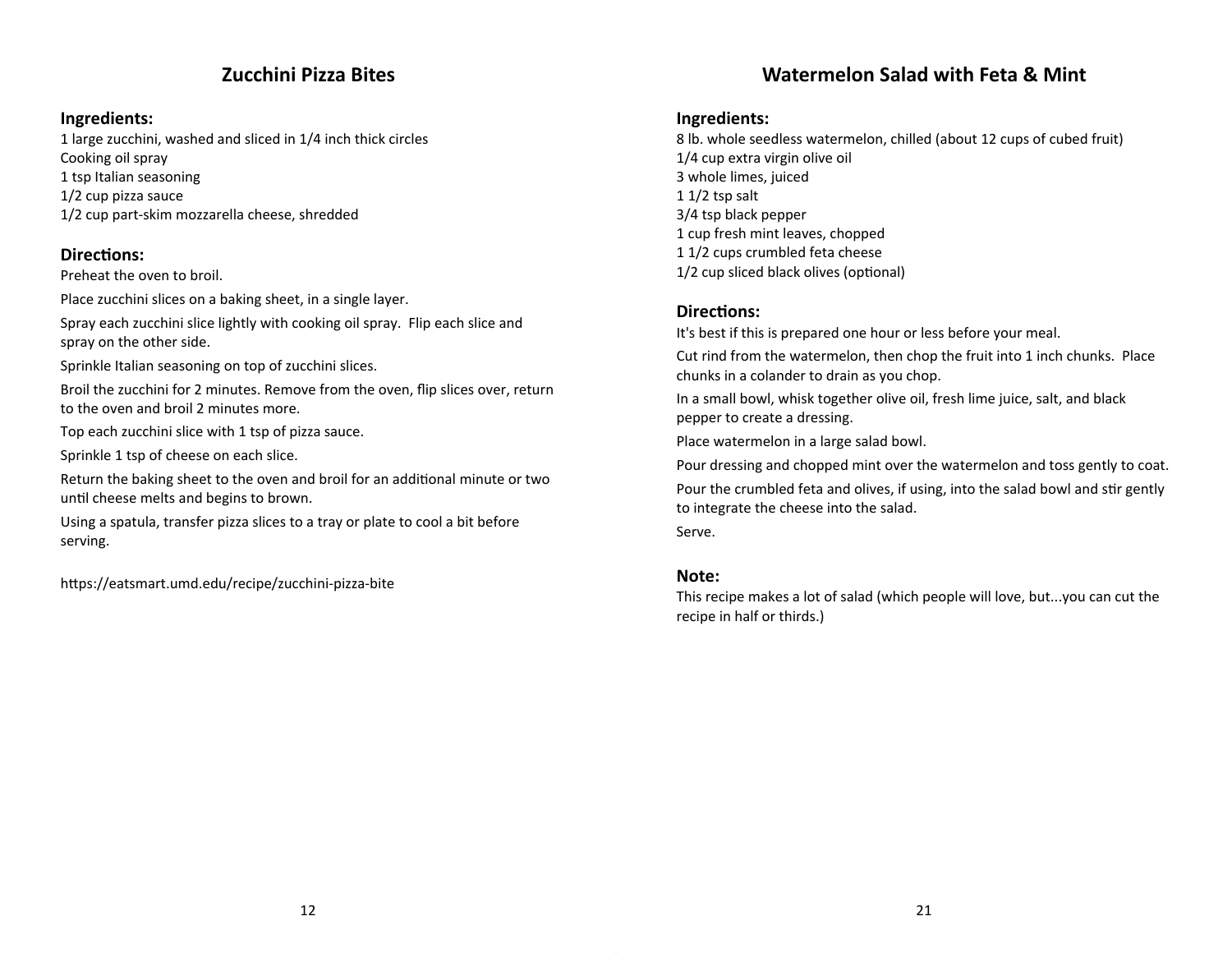## **Vegetable SƟr‐Fry (but you can add beef, pork or chicken also)**

## **Use about 4 cups chopped fresh vegetables. Good vegetables**  for stir fry include the following:

| <b>Bok Chov</b>          |
|--------------------------|
|                          |
| Green or Purple Cabbage  |
| Kale                     |
| Asparagus                |
| Zucchini & Yellow Squash |
| Collards                 |
| <b>Bean Sprouts</b>      |
| Microgreens              |
| Napa Cabbage             |
|                          |

## **Ingredients:**

4 cups freshly chopped or sliced vegetables 2 Tbs sesame or peanut oil 1/4 cup finely diced fresh ginger 5‐6 cloves chopped fresh garlic 2 Tbs soy sauce 1 Tbs corn starch 1 tsp sugar (optional) 1/4 cup water

## Directions for stir-fry:

Make a "base" of fresh ginger and garlic which you should start in a Wok or large skillet with about 2 Tbs of sesame or peanut oil.

Add the vegetables according to cooking times, ending with the leafy cabbages or choys and any tender ones such as microgreens at the last minute.

Make the sauce by blending soy sauce, cornstarch, a little sugar (optional) and water. Add it to the cooked veggies and stir until the mix thickens slightly. Serve over rice or noodles, or just eat plain if you are conserving carbs.

## **If Adding Meat:**

You can also add a meat of your choice. Slice thinly and cook it separately from the vegetables - either before or after in the same pan, or using a different pan. To cook the meat, sprinkle with soy sauce and dredge in a little cornstarch before sautéing lightly in a little sesame or peanut oil. Add cooked meat to the vegetable mix just before serving. (Do not add uncooked meat to the veggies; they will get mushy while the meat cooks.)

## **Tomato Fennel Broth with Seafood**

## **Ingredients:**

2 Tbs olive oil 1 medium sweet onion, coarsely chopped 2 stalks fennel, coarsely chopped 3 cloves of garlic, pressed or chopped fine 2 cups fresh ripe tomatoes, with juices, chopped 1 cup dry, white wine (chardonnay, or pinot grigio), optional 2 cups low sodium chicken or beef stock (use 3 cups if you skip the wine) 1 tsp ground black pepper 1 tsp crushed red pepper, ground (optional) 2 tsp fennel seed, ground salt, to taste 2 cups or 1 Lb seafood of your choice ‐ crab, shrimp, halibut, cod, mussels, etc or mixed

## **DirecƟons:**

Place olive oil in a sauté pan that is big enough to hold all the broth after adding liquid

Add onions, fennel slices, and garlic; sprinkle lightly with salt and pepper.

Sauté until onions and fennel are tender, stirring often and adjusting heat to medium if browning too quickly, about 15 minutes.

Add wine, if using, and bring to a simmer then simmer for 5 minutes

Add tomatoes with juice and 2 cups broth and bring to boil.

Let mixture cook down til broth thickens to your taste and add your choice of seafood.

Serve over rice or orzo.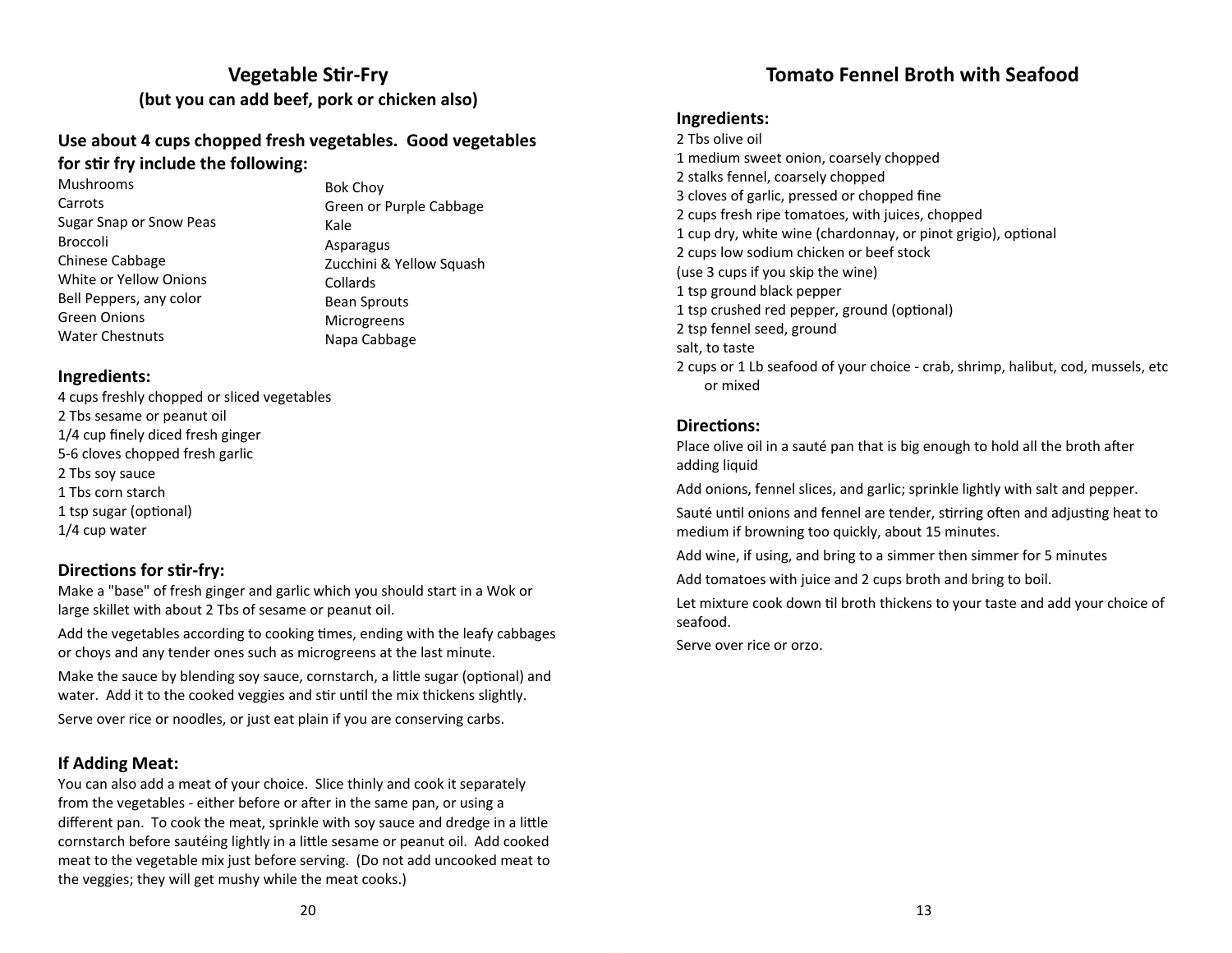## **Spinach Squares**

## **Ingredients:**

Vegetable oil spray 1 cup flour 1 cup low‐fat or nonfat milk 1 tsp baking powder 2 eggs, beaten ½ tsp salt ½ package frozen spinach, thawed and drained (or use 1 gallon fresh spinach or 1 bunch Swiss Chard, steamed until tender) 1 cup low‐fat cheddar cheese, grated 1 onion, diced

## **DirecƟons:**

Preheat oven to 350°F. Spray 9 x 12 pan or one of similar size with vegetable oil spray. Mix next 5 ingredients (flour, milk, baking powder, eggs, and salt) together. Add spinach, cheese, and onion and mix well. Pour mixture into pan. Bake for 30 minutes, until lightly browned. Cool slightly. Cut into 9 squares.

## **Cheesy Baked Zucchini Casserole**

## **Ingredients:**

4 medium Zucchini, sliced 1/4 inch thick 1 medium Onion, diced 2 cloves Garlic, peeled and minced 2 Tbs BuƩer 1/2 cup Heavy Cream 1 cup Gruyere Cheese, grated 3/4 cup Parmesan Cheese, grated and divided 1/2 tsp Salt 1/4 tsp Pepper

## **DirecƟons:**

Preheat oven to 450°F.

In a large skillet, melt butter over medium heat. Do not brown.

Add onion to the skillet and cook for 2-3 minutes until it begins to soften. Then add garlic and cook for 1 minute more.

Add zucchini to the onions and garlic and season with salt and pepper. Cook until zucchini just becomes tender, 4 to 6 minutes. Stirring occasionally.

Place zucchini mixture in a greased 8 x 8 inch casserole dish.

Place the cream in a small pan and, stirring constantly, bring to a very low boil then reduce to a simmer.

Stir in Gruyere cheese and 1/2 cup of Parmesan cheese until it is fully melted and the mixture is smooth.

Pour the cheese sauce over the zucchini and sprinkle with remaining ¼ cup of Parmesan cheese.

Bake for 15‐20 mins or top is golden brown.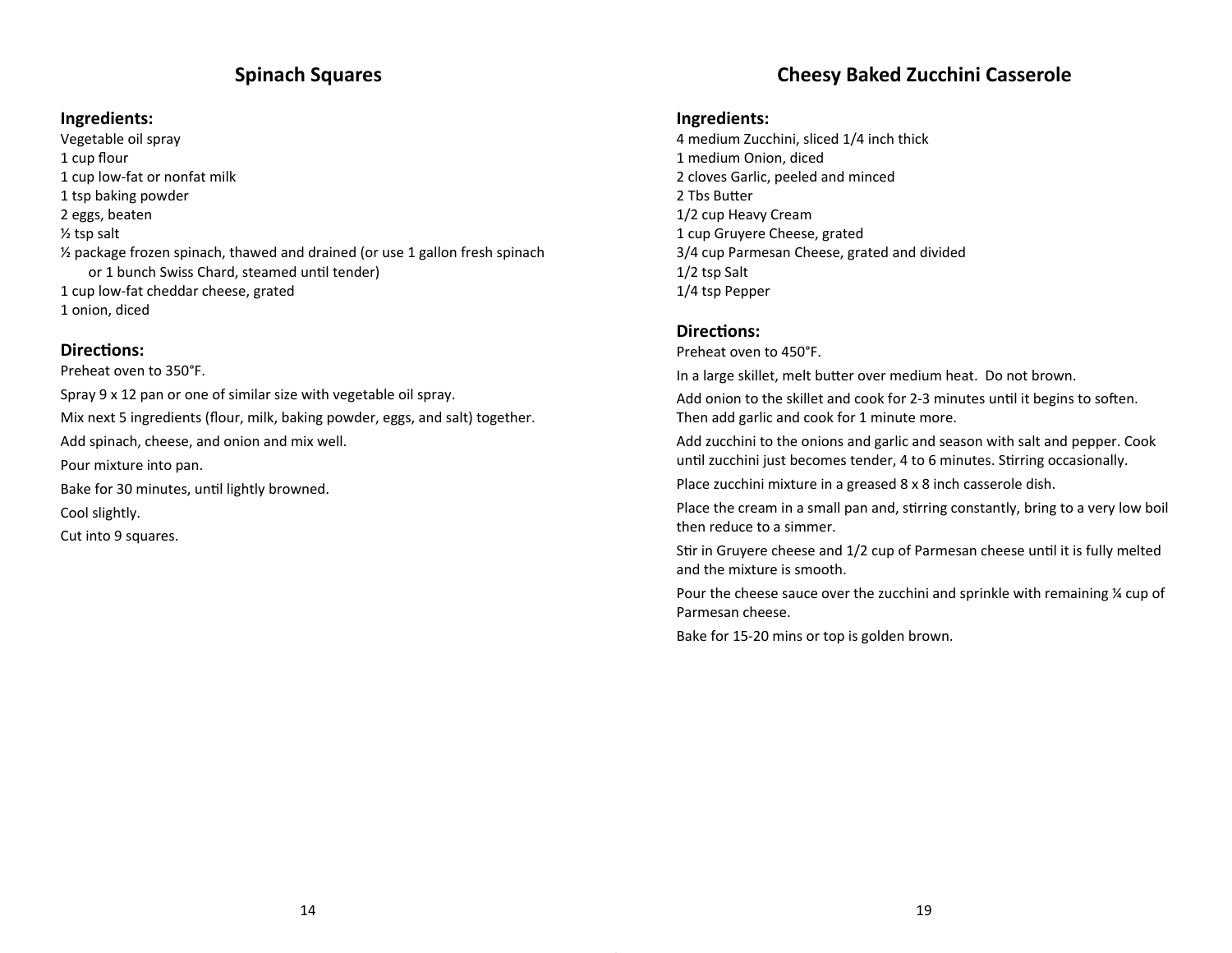## **Roasted Maple‐Glazed, Bacon‐Wrapped Carrots (***Sinfully Good***)**

*There is truly nothing in the world that isn't better with a little bacon wrap (especially when that bacon is locally raised and cured!)* 

## **Ingredients:**

3 Lbs whole carrots 1 1/2 Lbs bacon 1/2 cup maple syrup salt and pepper to taste (optional, since bacon will add salt)

## **DirecƟons:**

Preheat an indirect grill or smoker to 400°F.

(This can also be done in an oven.)

Thoroughly scrub each carrot. Wrap each carrot in a piece of bacon, overlapping the ends so they are secured. Sprinkle each carrot with salt and pepper, if using.

Place the wrapped carrots on the grill grates (or on a baking sheet, if using the oven).

Close the lid and cook for 25-30 minutes or until the bacon is golden and crisp.

During the last 5 minutes of grilling/baking, brush the carrots with the maple syrup. Grill or broil until the syrup starts to bubble, remove from the grill/broil and serve.

#### **Note:**

Wrap all of the carrots in bacon either the night before or earlier in the day, cover and refrigerate. (saves time and the bacon will crisp up better).

## **Blueberry Peach Crumble**

**Ingredients:** 

**For the filling:**  2 cups blueberries 2 1/2 cups peeled and sliced peaches (5‐6 peaches) 1 Tbs fresh lemon juice 1 tsp lemon zest 1/4 tsp vanilla extract 1/2 cup granulated sugar 1/4 cup all‐purpose flour **For the crumble topping:**  1/2 cup all‐purpose flour 1/2 cup old‐fashioned oats 1/3 cup brown sugar 1/4 cup granulated sugar 1/2 tsp salt 1 tsp ground cinnamon 6 Tbs cold buƩer, diced

## **DirecƟons:**

Preheat the oven to 350°F.

In a large bowl, combine blueberries, sliced peaches, lemon juice, lemon zest, vanilla extract, granulated sugar, and flour. Gently toss until fruit is well coated. Let the fruit mixture sit while you prepare the topping.

For the crumble topping: in a large bowl, combine the flour, oatmeal, brown sugar, granulated sugar, salt, and cinnamon. Stir together with a whisk. Mix in the butter with your fingers until the mixture comes together and you have big crumbles.

Place the fruit mixture in a greased 2 quart ceramic or glass baking dish. Sprinkle the crumble mixture evenly over the fruit. Place the pan on a baking sheet pan lined with a Silpat or parchment paper (just in case of an overflow) and bake for 40 to 45 minutes, or until the top is browned and crisp and the juices are bubbly. Serve warm or at room temperature.

#### **Note:**

You can make this recipe in individual ramekins or mini pie pans. You can also make the recipe ahead of time - just store the unbaked crumble in the refrigerator for up to two days and bake when ready!